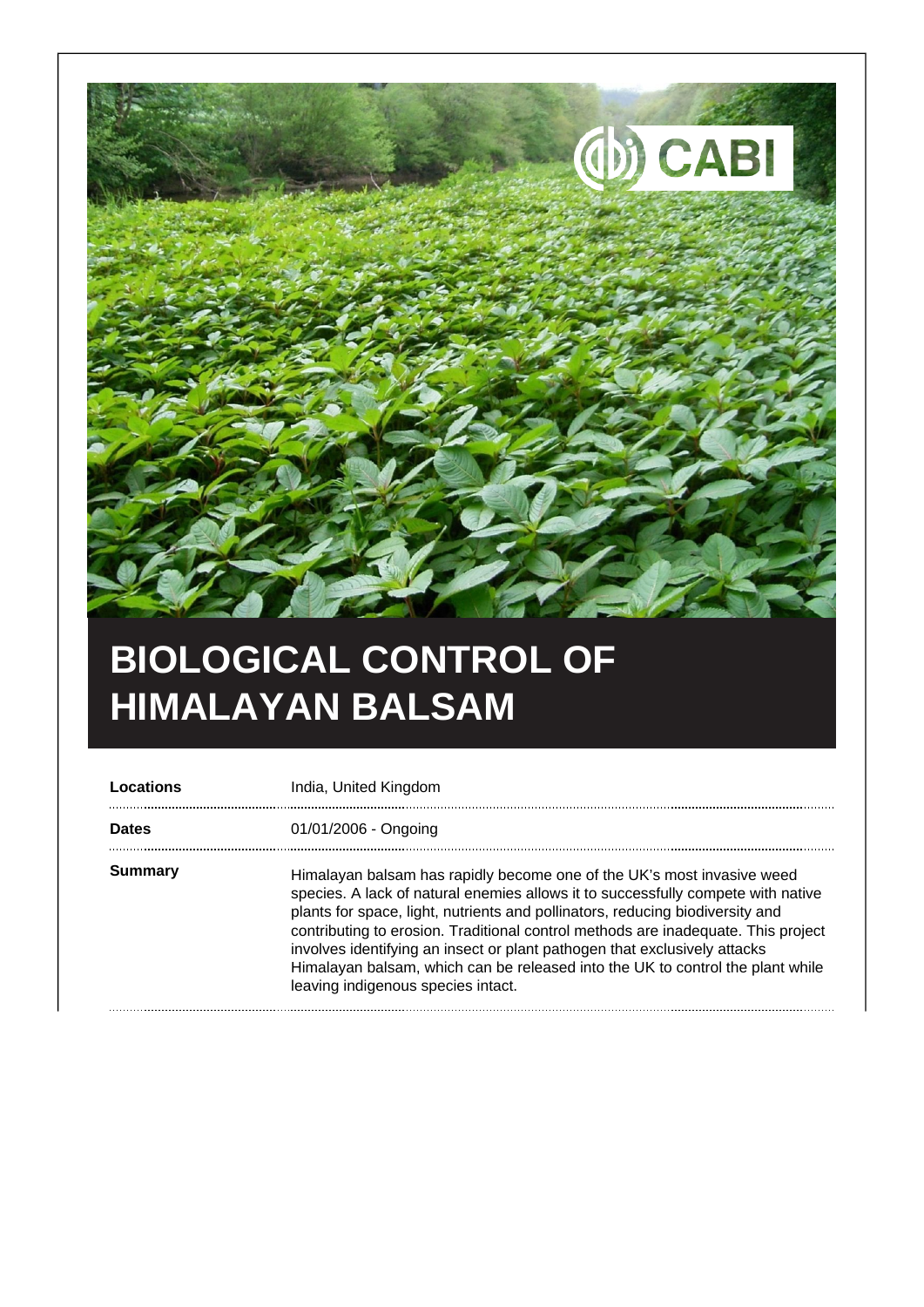| The problem       | Himalayan balsam (Impatiens glandulifera) has rapidly become one of the UK's<br>most invasive weed species, colonising river banks, waste ground and damp<br>woodlands. It successfully competes with native plant species for space, light,<br>nutrients and pollinators, and excludes other plant growth, thereby reducing<br>native biodiversity. As an annual, Himalayan balsam dies back in the winter, and<br>where the plant grows in riparian systems this can leave river banks bare of<br>vegetation and liable to erosion. Dead plant material can also enter the river,<br>increasing the risk of flooding.                                                    |
|-------------------|----------------------------------------------------------------------------------------------------------------------------------------------------------------------------------------------------------------------------------------------------------------------------------------------------------------------------------------------------------------------------------------------------------------------------------------------------------------------------------------------------------------------------------------------------------------------------------------------------------------------------------------------------------------------------|
|                   | Like most introduced plant species Himalayan balsam arrived in the UK without<br>any of the natural enemies that help keep the plant in check in its native range<br>(the foothills of the Himalayas, India and Pakistan). Without these natural<br>enemies, Himalayan balsam is able to grow more aggressively and has a<br>greater ability to reproduce, giving it an advantage over native species.<br>Traditional control methods are currently inadequate in controlling Himalayan<br>balsam in the UK. This is often because the plant grows in inaccessible areas or<br>sites of high conservation status where chemical and/or manual control is not an<br>option. |
| What we are doing | The ultimate aim of the project is to find a co-evolved insect or plant pathogen<br>that exclusively attacks Himalayan Balsam and release it into the UK to control<br>the plant whilst leaving indigenous species intact so that the ecosystems can be<br>restored.                                                                                                                                                                                                                                                                                                                                                                                                       |
|                   | Between 2006 and 2010, surveys were conducted throughout India and<br>Pakistan, the plant's native range, to identify natural enemies that could be<br>considered as biocontrol agents in the introduced range. Many of the natural<br>enemies, both fungal and arthropod species, collected and identified during the<br>surveys were rejected as unsuitable control agents as they were able to attack<br>other species closely related to Himalayan balsam.                                                                                                                                                                                                             |
|                   | One natural enemy, a rust fungus, which was observed causing significant<br>damage on Himalayan balsam, was exported to our quarantine facility in the UK<br>in 2010 to undergo extensive safety testing. The rust, a Puccinia species, is an<br>autoecious (completing its entire life cycle on a single species), macrocyclic (five<br>spore staged rust fungus), which infects the stem and leaves of Himalayan<br>balsam throughout the growing season.                                                                                                                                                                                                                |
|                   | Watch a photodiary of the 2008 survey.                                                                                                                                                                                                                                                                                                                                                                                                                                                                                                                                                                                                                                     |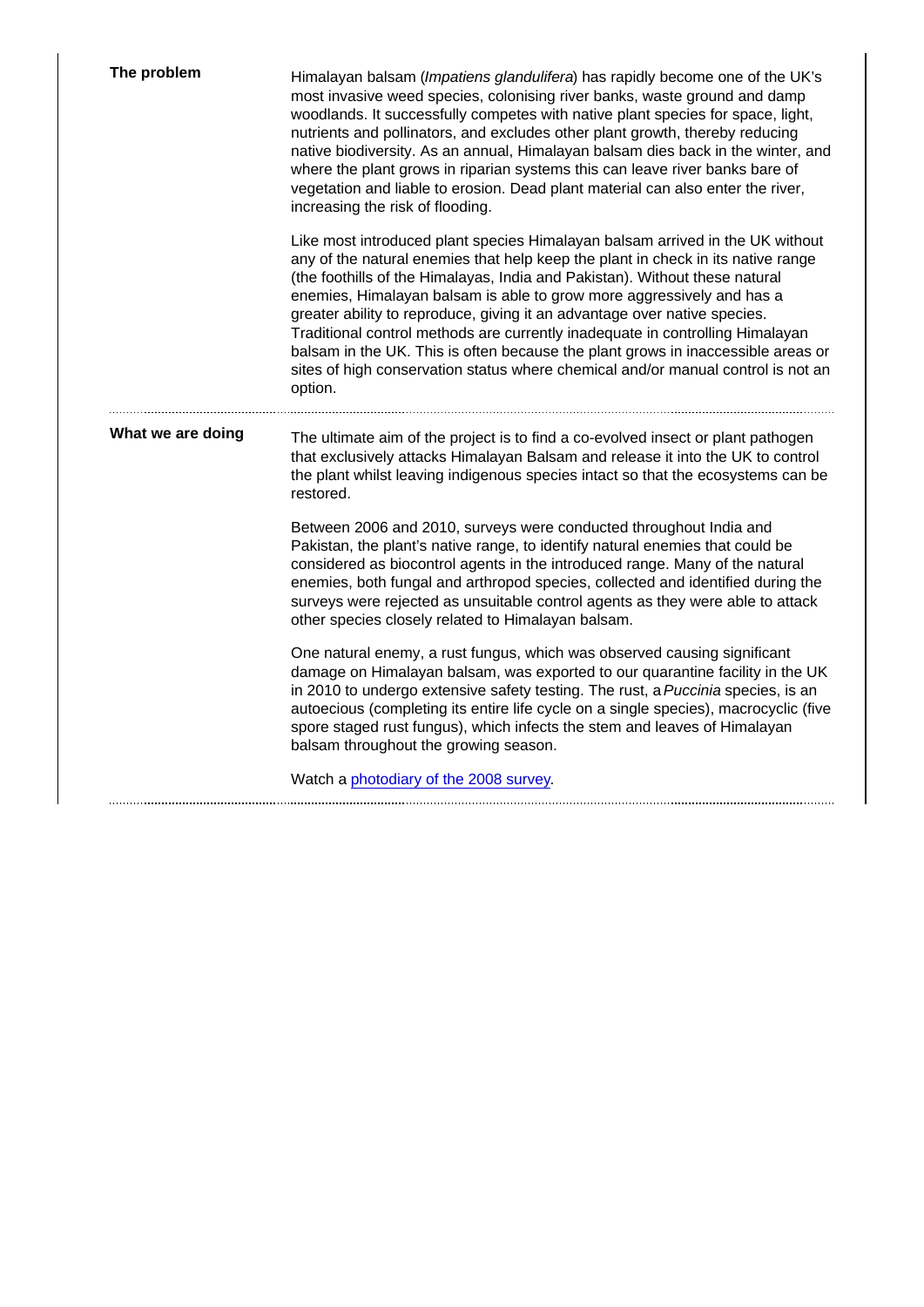Results so far Following a strict internationally recognised testing procedure, we tested the safety of the Himalayan balsam rust against a test plant list comprising 74 species. We also tested an additional 10 varieties of three widely grown ornamental species in the UK. This safety testing showed that the rust is highly specific to Himalayan balsam. We also conducted experiments to determine the life cycle of the rust.

> Through this, we were able to prove that all spore stages observed on Himalayan balsam in the native range belong to the same species. We backed up this research with molecular evidence. Interestingly, we found that the rust species is new to science. We, therefore, renamed it following the International Code of Nomenclature (see: [Puccinia komarovii](http://link.springer.com/article/10.1007/s10658-014-0539-x) var[. glanduliferae var. nov.](http://link.springer.com/article/10.1007/s10658-014-0539-x) : a fungal agent for the biological control of Himalayan balsam (Impatiens [glandulifera\)](http://link.springer.com/article/10.1007/s10658-014-0539-x)).

We compiled all of the scientific research into a dossier (a Pest Risk Analysis (PRA)), which we submitted to UK regulators for consideration, and the European Commission's Standing Committee on Plant Health in Brussels (see: [First release of a fungal classical biocontrol agent against an invasive alien](http://onlinelibrary.wiley.com/doi/10.1111/ppa.12352/abstract)  [weed in Europe: biology of the rust, Puccinia komarovii](http://onlinelibrary.wiley.com/doi/10.1111/ppa.12352/abstract) var[. glanduliferae\)](http://onlinelibrary.wiley.com/doi/10.1111/ppa.12352/abstract). Both regulators supported the release of the Himalayan balsam rust in the UK. On the 23 July 2014, the Himalayan balsam rust was approved for release by Defra Ministers making this the first fungal biological control agent to be released against a weed in the European Union.

During [2015-2019,](https://onlinelibrary.wiley.com/doi/10.1111/wre.12403) we released the rust at 47 sites across 19 counties in England and Wales. During the early releases, results were variable with low levels of infection observed in the field. Subsequent inoculation experiments conducted under controlled conditions, revealed significant variation in the susceptibility of plant populations to the rust, with some showing immunity (no infection observed).

Therefore, we tested a second strain of the rust from Pakistan which was found to infect a different cohort of Himalayan balsam populations. However, the presence of weed genotypes in the British Isles, not susceptible to either rust strain, requires additional strains to be identified in the native Himalayan range.

To address this, a [molecular study](https://www.nature.com/articles/s41598-020-67871-0), was conducted and identified that Himalayan balsam in the British Isles fall into three groups. This confirms the hypothesis that the species had been introduced into the British Isles on more than one occasion, from multiple locations within the native range. The study also identified key regions in the native range to survey for additional rust strains which are more likely to be fully compatible with UK populations that are currently showing resistance. The aim is now to collect new strains from the native range to test against unsusceptible populations, while also continuing to release and establish the rust at susceptible sites.

We are working with local action groups and landowners to release the rust at susceptible sites across the UK and in 2020 the rust will be released into Scotland for the first time. At fully susceptible field sites, the rust is performing well, adapting to local climatic conditions and spreading from the initial area of release. Good leaf infection is frequently observed in the summer and the rust is able to survive the winter and establish populations in stands of Himalayan balsam the following year.

For further information on CABI's work with Himalayan Balsam, please visit CABI's dedicated [Himalayan Balsam page.](https://www.invasive-species.org/species/himalayan-balsam/)

For an update on our current work, please see the Water Framework Directive document below.

Listen to the podcast: